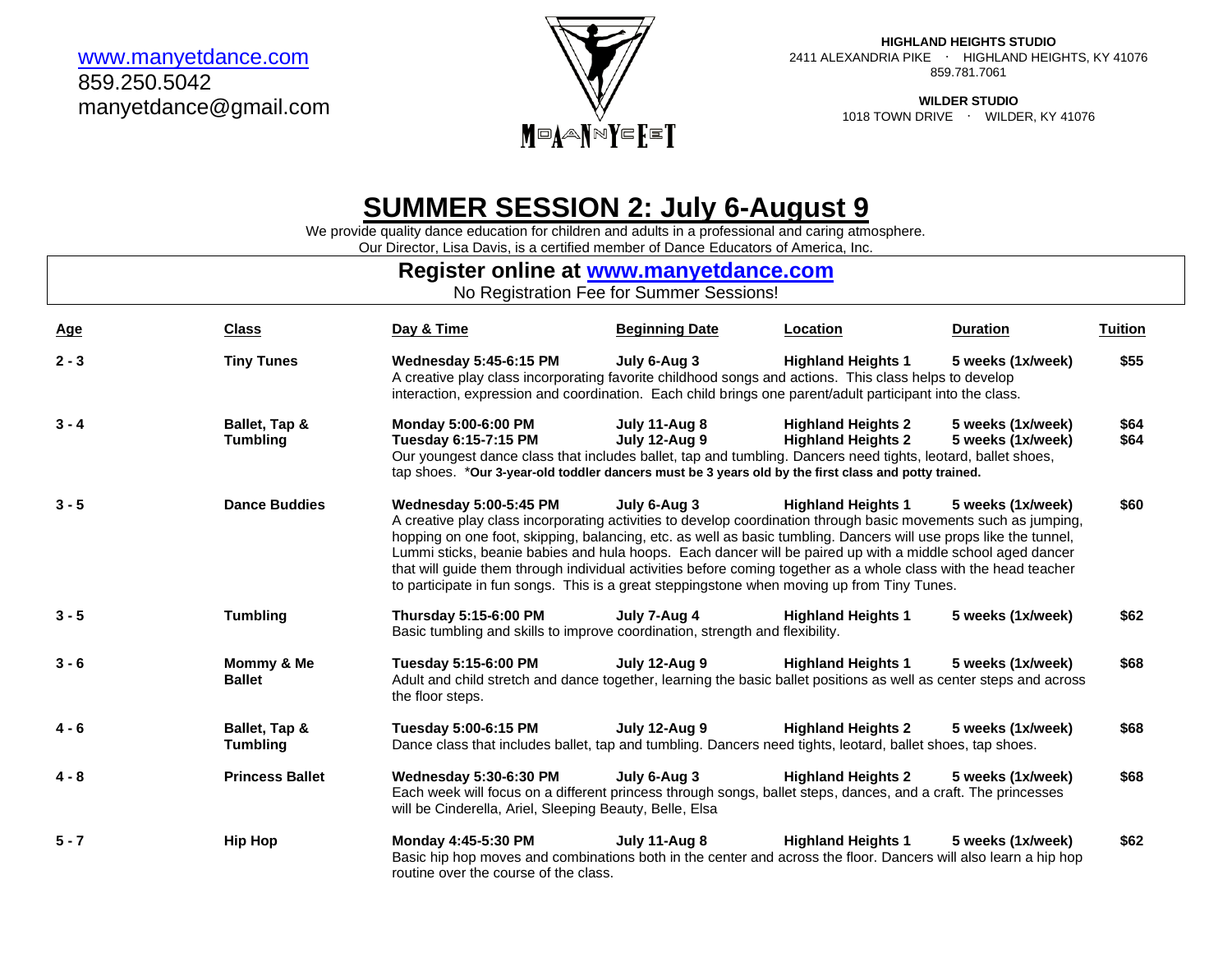| $5 - 7$   | Ballet, Tap &<br><b>Tumbling</b>    | Monday 6:00-7:15 PM<br>Dance class that includes ballet, tap and tumbling. Dancers need tights, leotard, ballet shoes, tap shoes.                                                                                                                                                                                                                                                                           | July 11-Aug 8    | <b>Highland Heights 2</b> | 5 weeks (1x/week) | \$68 |
|-----------|-------------------------------------|-------------------------------------------------------------------------------------------------------------------------------------------------------------------------------------------------------------------------------------------------------------------------------------------------------------------------------------------------------------------------------------------------------------|------------------|---------------------------|-------------------|------|
| $5 - 9$   | <b>Boys Dance</b><br><b>Sampler</b> | <b>Wednesday 7:30-8:15 PM</b><br>This boys only class will expose the dancers to two different styles of dance each week. Styles will include tap,<br>jazz, hip hop, tumbling, ballet and musical theater. Tumbling will be incorporated every week, paired with another<br>style. Dance shoes are not necessary but are helpful. Boys can dance in their socks or clean gym shoes.                         | July 6-Aug 3     | <b>Highland Heights 2</b> | 5 weeks (1x/week) | \$62 |
| $5 - 10$  | <b>Dance Party</b>                  | Friday 5:00-6:30 PM<br>Each week will be a different theme. Games, dancing and a fun craft will center around that theme. Sign up<br>for all 5 weeks at the discounted rate listed or pay by class at \$15 per class. If paying by class, must register<br>via email by the Thursday directly preceding the class. Themes will be: 80's neon night, circus, candyland,<br>rockstars, welcome to the jungle. | July 8-Aug 5     | <b>Highland Hts 1</b>     | 5 weeks (1x/week) | \$68 |
| $6 - 9$   | Jr Jazz                             | Monday 7:15-8:00 PM<br>Basic jazz moves and combinations both in the center and across the floor. Dancers will also learn a jazz<br>routine over the course of the class.                                                                                                                                                                                                                                   | July 11-Aug 8    | <b>Highland Heights 2</b> | 5 weeks (1x/week) | \$62 |
| $6 - 10$  | <b>Tumbling</b>                     | <b>Thursday 6:00-7:00 PM</b><br>Basic to intermediate tumbling and skills to improve coordination, strength and flexibility.                                                                                                                                                                                                                                                                                | July 7-Aug 4     | <b>Highland Heights 1</b> | 5 weeks (1x/week) | \$66 |
| $7 - 9$   | Lyrical                             | Thursday 5:00 - 6:00 PM<br>Dancers will explore ballet-based movement through choreography that lends to expressing emotion while<br>dancing.                                                                                                                                                                                                                                                               | July 7-Aug 4     | <b>Highland Heights 2</b> | 5 weeks (1x/week) | \$66 |
| $7 - 10$  | Ballet, Tap &<br>Jazz               | <b>Thursday 6:45-8:00 PM</b><br>Class will include learning the basics in ballet, tap and jazz. Dancers should have tights, leotard, ballet or jazz<br>shoes as well as tap shoes. For beginners to intermediate dancers.                                                                                                                                                                                   | <b>June 2-23</b> | <b>Highland Heights 1</b> | 5 weeks (1x/week) | \$70 |
| $8 - 10$  | <b>Hip Hop</b>                      | Monday 5:30-6:15 PM<br>Basic hip hop moves and combinations both in the center and across the floor. Dancers will also learn a hip hop<br>routine over the course of the class.                                                                                                                                                                                                                             | July 11-Aug 8    | <b>Highland Heights 1</b> | 5 weeks (1x/week) | \$62 |
| $8 - 10$  | <b>Tap Technique</b>                | Wednesday 6:15-7:00 PM<br>For dancers with at least 3 years of previous tap experience. Especially helpful for those wishing to try out for<br>Troupe in the fall.                                                                                                                                                                                                                                          | July 6-Aug 3     | <b>Highland Heights 1</b> | 5 weeks (1x/week) | \$62 |
| $9 - 12$  | Jazz Technique                      | Tuesday 7:15-8:00 PM<br>Strength your jazz technique through choreography and combos that include clean jazz lines, floor work, sharp<br>arms, turns, leaps and lots of style.                                                                                                                                                                                                                              | July 12-Aug 9    | <b>Highland Hts. 2</b>    | 5 weeks (1x/week) | \$62 |
| $10 - 13$ | <b>Tap Technique</b>                | <b>Wednesday 7:00-7:45 PM</b><br>Improve on your technique through center steps and across the floor combos. Especially helpful to those<br>wishing to try out for Troupe in the fall.                                                                                                                                                                                                                      | July 6-Aug 3     | <b>Highland Hts. 1</b>    | 5 weeks (1x/week) | \$62 |
| $10 - 13$ | <b>Ballet Sampler</b>               | Tuesday 6:00-7:00 PM<br>Explore movement in ballet, lyrical, contemporary and modern through center work and across the floor combos.                                                                                                                                                                                                                                                                       | July 12-Aug 9    | <b>Highland Hts. 1</b>    | 5 weeks (1x/week) | \$66 |
| $10+$     | <b>Pre-Pointe</b>                   | Thursday 6:00-6:45 PM<br>Anyone interested in going on pointe for the first time this coming fall MUST take pre-pointe class. This will<br>help perfect students' technique while strengthening their feet and ankles so that they can be successful when<br>going on pointe for the first time.                                                                                                            | July $7 - Aug 4$ | <b>Highland Hts. 2</b>    | 5 weeks (1x/week) | \$62 |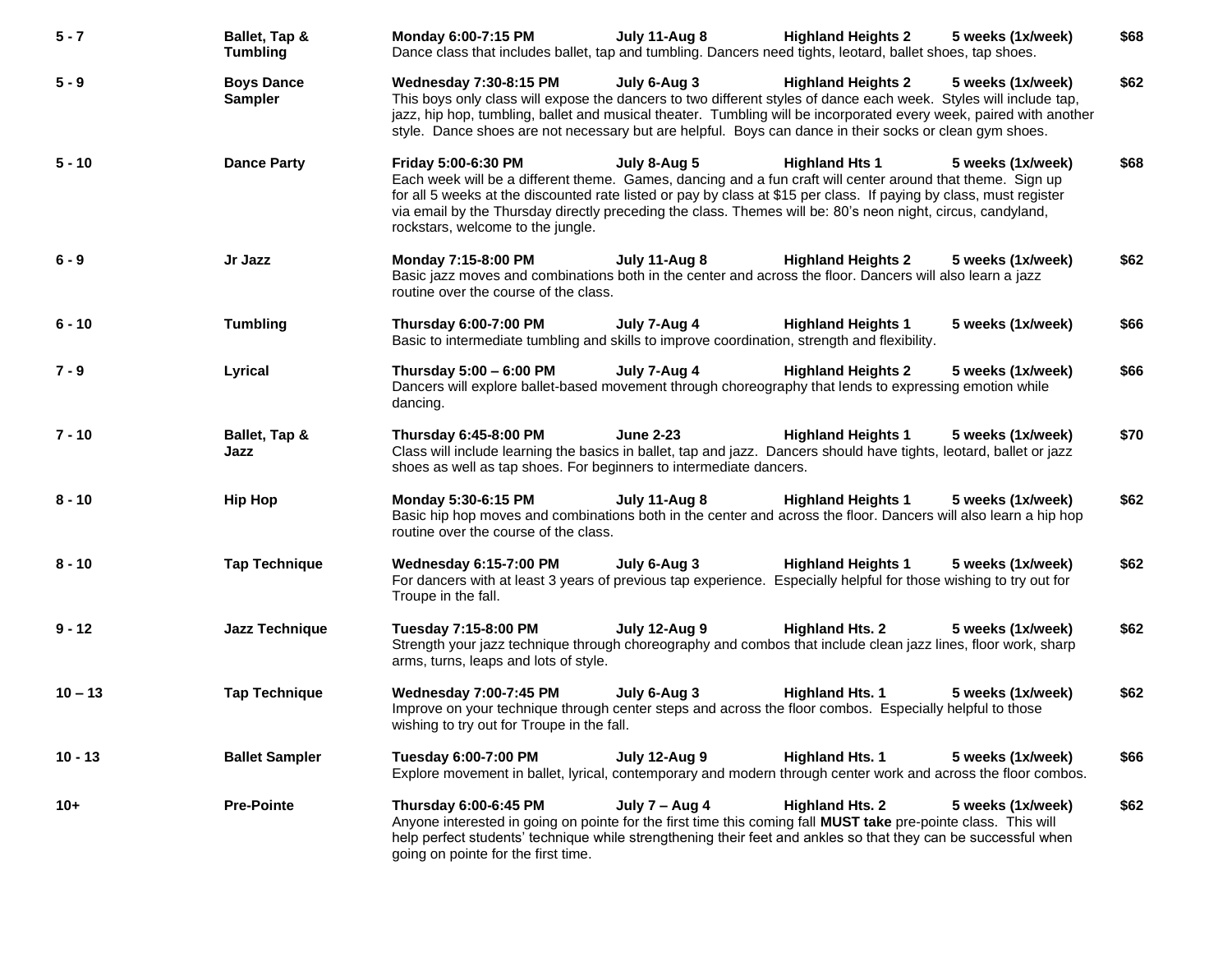| <b>Middle School</b> | <b>Dance Team</b><br>Prep          | July 11-Aug 8<br><b>Highland Hts. 1</b><br>Monday 7:00-8:00 PM<br>5 weeks (1x/week)<br>Work on flexibility, leaps, kicks, turns, arm strength, jazz and pom technique. Great for dancers interested<br>in participating in their school dance teams in the future.                                                                                                                                         | \$66 |
|----------------------|------------------------------------|------------------------------------------------------------------------------------------------------------------------------------------------------------------------------------------------------------------------------------------------------------------------------------------------------------------------------------------------------------------------------------------------------------|------|
| $11 - 13$            | <b>Hip Hop</b>                     | Monday 6:15-7:00 PM<br>July 11-Aug 8<br><b>Highland Heights 1</b><br>5 weeks (1x/week)<br>Hip hop moves and combinations both in the center and across the floor. Dancers will also learn a hip hop<br>routine over the course of the class.                                                                                                                                                               | \$62 |
| $12+$                | <b>Ballet Technique</b>            | Tuesday 7:00-8:00 PM<br><b>July 12-Aug 9</b><br><b>Highland Heights 1</b><br>5 weeks (1x/week)<br>Improve on your technique through barre work, center steps and across the floor combos. Especially helpful to<br>those wishing to try out for Troupe in the fall.                                                                                                                                        | \$66 |
| $13+$                | Leaps & Turns<br>in Ballet & Jazz  | Tuesday 8:00-8:45 PM<br>July 12-Aug 9<br><b>Highland Heights 1</b><br>5 weeks (1x/week)<br>Dancers will work on various leaps, turns and jumps while also conditioning and strengthening their body.                                                                                                                                                                                                       | \$62 |
| $12 +$               | <b>Pointe</b>                      | Thursday 7:00-8:00 PM<br>July 7-Aug 4<br><b>Highland Heights 1</b><br>5 weeks (1x/week)<br>For dancers with at least 3 years consecutive/recent ballet experience and was in pointe class this past<br>dance season.                                                                                                                                                                                       | \$66 |
| $13+$                | Jazz Workout &<br><b>Technique</b> | Wednesday 6:30-7:30 PM<br>July 6-Aug 3<br><b>Highland Heights 2</b><br>5 weeks (1x/week)<br>Strength your jazz technique through choreography and combos that include clean jazz lines, floor work, sharp<br>arms, turns, leaps and lots of style.                                                                                                                                                         | \$66 |
| $13+$                | <b>Advanced Tap</b>                | <b>Wednesday 7:45-8:30 PM</b><br>July 6-Aug 3<br><b>Highland Hts. 1</b><br>5 weeks (1x/week)<br>Work on advanced tap rhythms in the center and across the floor as well as advanced tap tricks. Will also help<br>prepare for Senior and Elite Dance Troupe.                                                                                                                                               | \$62 |
| Adults (age 18+)     | Alumni Jazz &<br>Lyrical           | <b>Highland Hts. 1</b><br>Tuesday 8:45-9:45 PM<br>July 12-Aug 9<br>5 weeks (1x/week)<br>This class is designed for those advanced dancers who want a good dance workout for the summer. Ideal for<br>those that grew up dancing and may be home from college. Class will explore center combos, progressions<br>across the floor and choreography in jazz and lyrical.                                     | \$66 |
| Adults (age 18+)     | <b>Ballet &amp; Jazz</b>           | <b>Thursday 8:00-9:00 PM</b><br>July 7-Aug 4<br><b>Highland Hts. 1</b><br>5 weeks (1x/week)<br>This class is for beginner to intermediate adults. Dancers should have basic ballet and/or jazz knowledge.<br>Class will include barre work, center combinations and progressions across the floor. Comfortable clothing or<br>workout clothing recommended. Dancers could wear ballet shoes or jazz shoes. | \$66 |
| Adults (age 18+)     | <b>Beginner Tap</b>                | Tuesday 8:00-8:45 PM<br>July 12-Aug 9<br><b>Highland Hts. 2</b><br>5 weeks (1x/week)<br>Discover the joy of tap! This class is for true beginner tappers. Dancers will learn the basics of tap dance while<br>exploring different rhythms and learning a fun tap dance. Tap shoes required.                                                                                                                | \$62 |
| Adults (age 18+)     | <b>Cardio Dance Class</b>          | <b>Wednesday 8:30-9:15 PM</b><br>July 6-Aug 3<br><b>Highland Hts. 1</b><br>5 weeks (1x/week)<br>A fun way to exercise through dance to popular music by learning short, fun, energetic dances that keep you moving.<br>Dances will cross genres of basic hip hop, Zumba and jazz. No experience is necessary. Anyone and everyone can<br>catch on and have fun getting a great cardio workout in!          | \$56 |

### **CAMPS**

Camp consists of dancing (ballet, jazz and hip hop based), games, tumbling, songs, crafts and a snack all provided by the studio. Campers will be dropped off and picked up from the small parking lot across the street from the playground at the Southgate community center. Week-long campers will also receive a Manyet camp shirt.

Campers are to bring: a bag/backpack each day that consists of a towel, sunscreen, and water bottle.